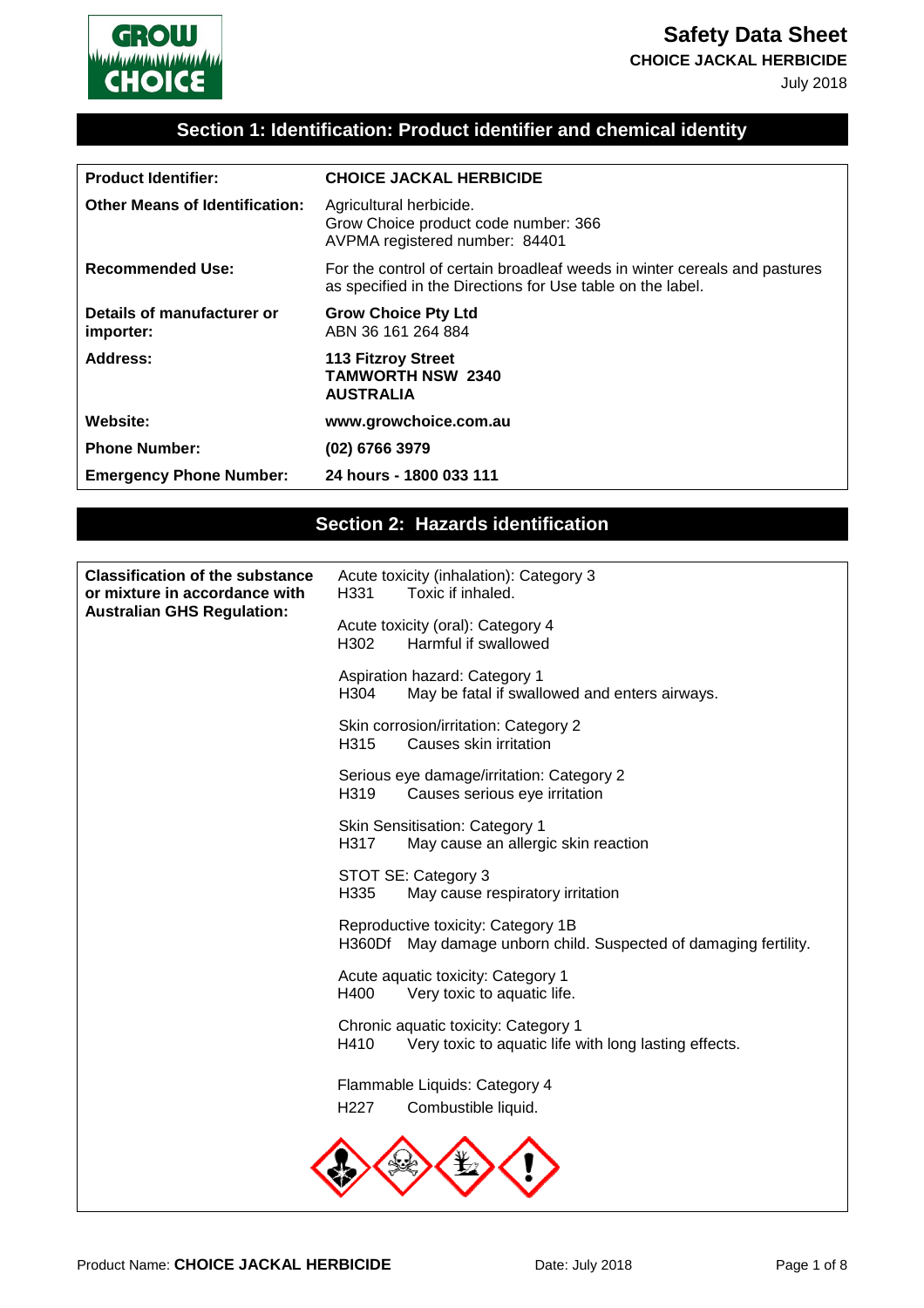| Label elements:                                            | Hazard label for supply/use required.                                                  |                                                                                                                                                       |  |
|------------------------------------------------------------|----------------------------------------------------------------------------------------|-------------------------------------------------------------------------------------------------------------------------------------------------------|--|
| Hazardous components which<br>must be listed on the label: | Active constituents: 250g/L Bromoxynil present as the octanoate;<br>25g/L Diflufenican |                                                                                                                                                       |  |
|                                                            |                                                                                        | Solvents: 397g/L liquid hydrocarbons; 175g/L N-Methyl-Pyrrolidone                                                                                     |  |
| Signal word:                                               | Hazard                                                                                 |                                                                                                                                                       |  |
| <b>Hazard statements:</b>                                  | H <sub>227</sub>                                                                       | Combustible liquid.                                                                                                                                   |  |
|                                                            | H302                                                                                   | Harmful if swallowed.                                                                                                                                 |  |
|                                                            | H331                                                                                   | Toxic if inhaled.                                                                                                                                     |  |
|                                                            | H315                                                                                   | Causes skin irritation.                                                                                                                               |  |
|                                                            | H319                                                                                   | Causes serious eye irritation.                                                                                                                        |  |
|                                                            | H317                                                                                   | May cause an allergic skin reaction.                                                                                                                  |  |
|                                                            | H360Df                                                                                 | May damage the unborn child. Suspected of damaging fertility.                                                                                         |  |
|                                                            | H335                                                                                   | May cause respiratory irritation.                                                                                                                     |  |
|                                                            | H304                                                                                   | May be fatal if swallowed and enters airways.                                                                                                         |  |
|                                                            | H410                                                                                   | Very toxic to aquatic life with long lasting effects.                                                                                                 |  |
| <b>Precautionary statements:</b>                           | P201                                                                                   | Obtain special instructions before use.                                                                                                               |  |
|                                                            | P202                                                                                   | Do not handle until all safety precautions have been read and<br>understood.                                                                          |  |
|                                                            | P210                                                                                   | Keep away from flames and hot surfaces. No smoking.                                                                                                   |  |
|                                                            | P261                                                                                   | Avoid breathing dust/fume/gas/mist/vapours/spray.                                                                                                     |  |
|                                                            | P264                                                                                   | Wash hands thoroughly after handling.                                                                                                                 |  |
|                                                            | P270                                                                                   | Do not eat, drink or smoke when using this product.                                                                                                   |  |
|                                                            | P271                                                                                   | Use only outdoors or in a well-ventilated area.                                                                                                       |  |
|                                                            | P272                                                                                   | Contaminated work clothing should not be allowed out of the<br>workplace.                                                                             |  |
|                                                            | P273                                                                                   | Avoid release to the environment.                                                                                                                     |  |
|                                                            | P280                                                                                   | Wear protective gloves/protective clothing/eye protection/face                                                                                        |  |
|                                                            |                                                                                        | protection.                                                                                                                                           |  |
|                                                            |                                                                                        | P301+P310 IF SWALLOWED: Immediately call a POISON CENTER/<br>doctor.                                                                                  |  |
|                                                            |                                                                                        | P302+P352 IF ON SKIN: Wash with plenty of water.                                                                                                      |  |
|                                                            |                                                                                        | P304+P340 IF INHALED: Remove person to fresh air and keep<br>comfortable for breathing.                                                               |  |
|                                                            |                                                                                        | P305+P351+P338 IF IN EYES: Rinse cautiously with water for several<br>minutes. Remove contact lenses, if present and easy to do.<br>Continue rinsing. |  |
|                                                            |                                                                                        | P308+P313 IF exposed or concerned: Get medical advice/attention.                                                                                      |  |
|                                                            | P321                                                                                   | Specific treatment (see on this label).                                                                                                               |  |
|                                                            | P330                                                                                   | Rinse mouth.                                                                                                                                          |  |
|                                                            | P331                                                                                   | Do NOT induce vomiting.                                                                                                                               |  |
|                                                            |                                                                                        | P333+P313 If skin irritation or rash occurs: Get medical advice/attention.                                                                            |  |
|                                                            |                                                                                        | P337+P313 If eye irritation persists: Get medical advice/attention.                                                                                   |  |
|                                                            |                                                                                        | P362+P364 Take off contaminated clothing and wash it before reuse.                                                                                    |  |
|                                                            |                                                                                        | P370+P378 In case of fire: Use to extinguish: CO2, powder or water                                                                                    |  |
|                                                            |                                                                                        | spray.                                                                                                                                                |  |
|                                                            | P391                                                                                   | Collect spillage.                                                                                                                                     |  |
|                                                            |                                                                                        | P403+P233 Store in a well-ventilated place. Keep container tightly closed.                                                                            |  |
|                                                            |                                                                                        | P403+P235 Store in a well-ventilated place. Keep cool.                                                                                                |  |
|                                                            | P405                                                                                   | Store locked up.                                                                                                                                      |  |
|                                                            | P501                                                                                   | Dispose of contents/container in accordance with local/regional/<br>national regulations.                                                             |  |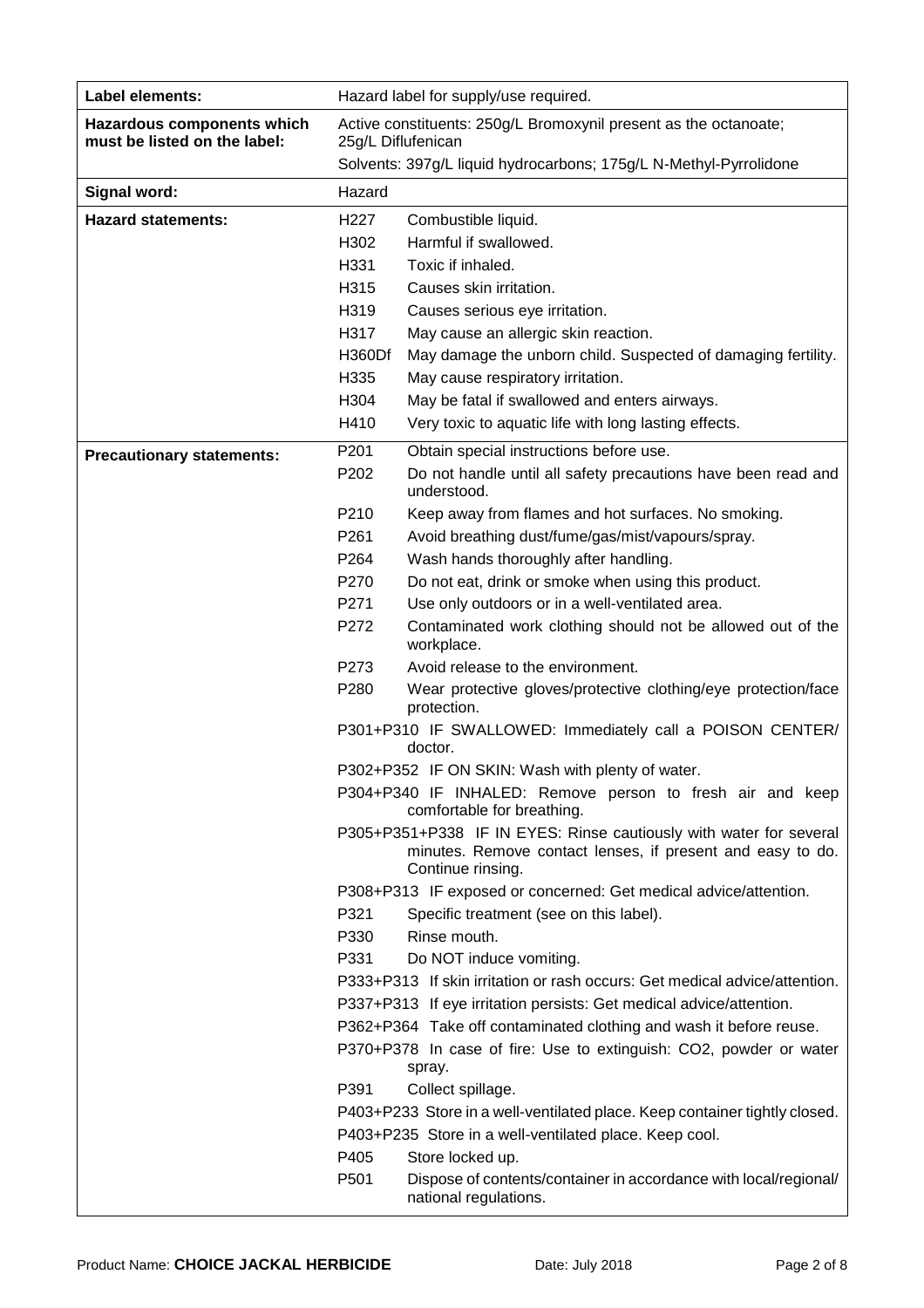# **Section 3: Composition and information on ingredients**

| <b>Chemical Nature</b><br>Mixtures – Mixture of substances listed below with non-hazardous additions. |                |                          |
|-------------------------------------------------------------------------------------------------------|----------------|--------------------------|
| <b>Chemical Name</b>                                                                                  | <b>CAS No.</b> | <b>Concentration [%]</b> |
| Solvent naphtha (petroleum), heavy aroma                                                              | 64742-94-5     | $30 - 40$                |
| [Aspiration Hazard 1, H304]                                                                           |                |                          |
| Bromoxynil octanoate (ISO)                                                                            | 1689-99-2      | 34                       |
| [Acute Toxicity (Inhalation) 3, H331; Toxic to Reproduction 2,                                        |                |                          |
| H361; Aquatic Acute 1, H400; Aquatic Chronic 1, H410; Acute                                           |                |                          |
| Toxicity (Oral) 4, H302; Skin Sensitisation 1, H31]                                                   |                |                          |
| N-methyl-2-pyrrolidone                                                                                | 872-50-4       | $10 - 20$                |
| [Toxic to Reproduction 1B, H360D; Skin Corrosion/Irritation 2,                                        |                |                          |
| H315; Serious Eye Damage/Irritation 2A, H319; STOT SE 3,                                              |                |                          |
| H335; Flammable Liquids 4, H227]                                                                      |                |                          |
| Diflufenican                                                                                          | 83164-33-4     | 2.3                      |
| [Aquatic Chronic 3, H41]                                                                              |                |                          |

# **Section 4: First aid measures**

| <b>Description of necessary</b><br><b>First Aid measures</b> |               | In case of poisoning by any exposure route contact a doctor<br>or Poisons Information Centre on 131 126. Have the product<br>label or SDS with you when calling or going for treatment.                                |
|--------------------------------------------------------------|---------------|------------------------------------------------------------------------------------------------------------------------------------------------------------------------------------------------------------------------|
|                                                              | Inhalation:   | If inhaled, remove to fresh air. If not breathing, give artificial<br>respiration. If breathing is difficult, give oxygen. Seek<br>medical attention if breathing problems develop.                                    |
|                                                              | Skin contact: | In case of skin contact, immediately remove contaminated<br>clothing and wash affected areas with water and soap.<br>Launder contaminated clothing before re-use. Seek medical<br>attention if symptoms occur.         |
|                                                              | Eye contact:  | In case of eye contact, rinse cautiously with water for at least<br>15 minutes. Remove contact lenses, if present and easy to<br>do. Continue rinsing. Seek medical attention.                                         |
|                                                              | Ingestion:    | If swallowed, DO NOT induce vomiting. If vomiting occurs<br>spontaneously, keep head below hips to prevent aspiration.<br>Do not give anything by mouth to an unconscious person.<br>Seek immediate medical attention. |
| <b>Symptoms caused by</b><br>exposure                        |               | Sensitisation, irritation, nausea, vomiting, sweating, thirst,<br>anxiety, hyperventilation, tachycardia, muscle twitching and<br>convulsions.                                                                         |
| <b>Advice to Doctors</b>                                     | Treatment:    | Treat symptomatically. If vomiting occurs, solvent present<br>may cause pulmonary pneumonitis.                                                                                                                         |

### **Section 5: Fire fighting measures**

| <b>Suitable extinguishing</b>                         | Water spray, alcohol-resistant foam, dry chemical or carbon dioxide. Do not use                                                                                                                                                                                                                                       |
|-------------------------------------------------------|-----------------------------------------------------------------------------------------------------------------------------------------------------------------------------------------------------------------------------------------------------------------------------------------------------------------------|
| equipment:                                            | high volume water jet.                                                                                                                                                                                                                                                                                                |
| <b>Specific hazards arising</b><br>from the chemical: | Combustible liquid. Hazardous combustion products include hydrogen bromide,<br>hydrogen cyanide, hydrogen fluoride and oxides of nitrogen and carbon. Vapours<br>may form explosive mixture with air. Closed containers may explode when<br>exposed to extreme heat. Use water spray to cool fire exposed containers. |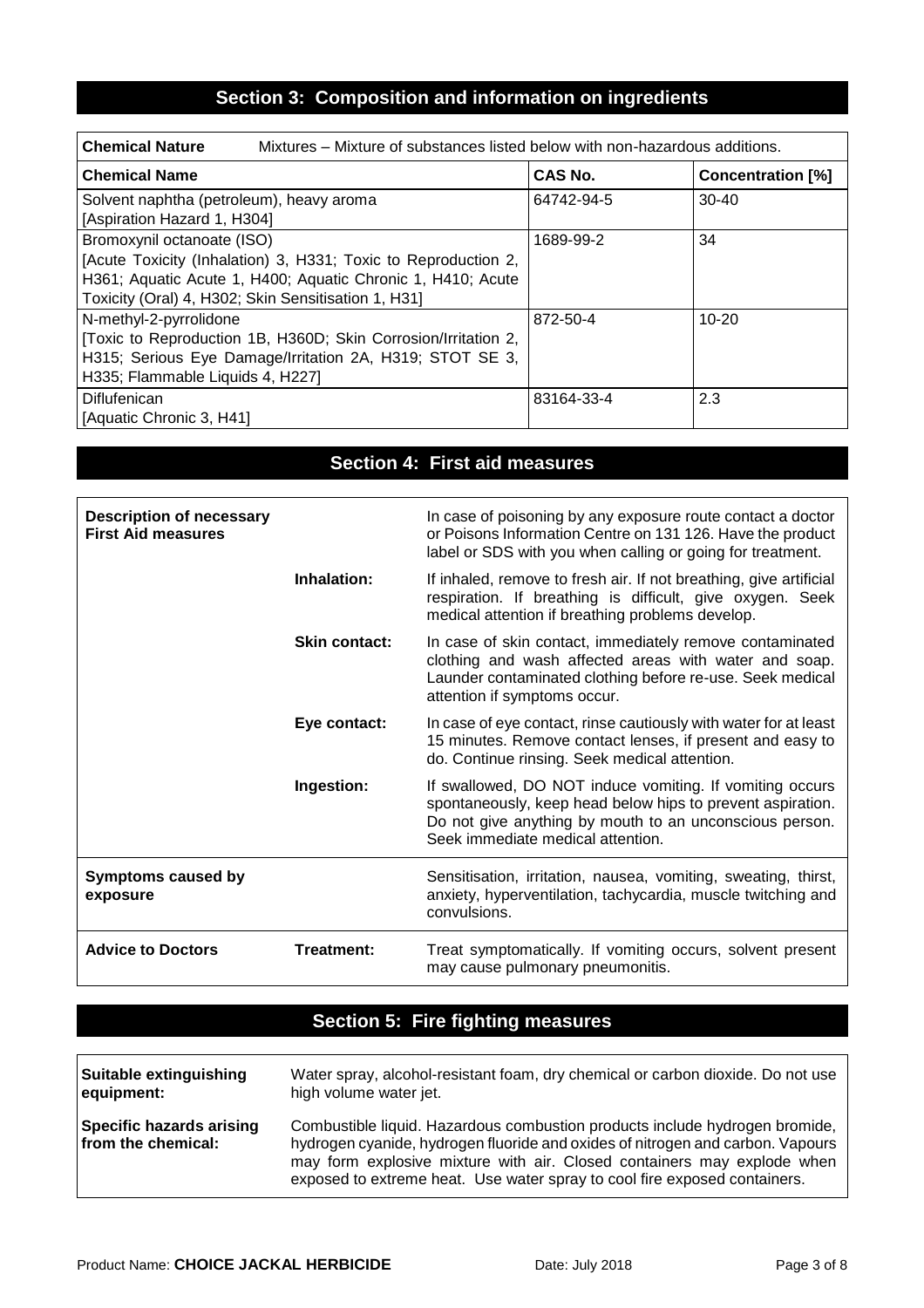**Special protective equipment and precautions**  protective equipment. **for Fire Fighters:**  When fighting a major fire wear self-contained breathing apparatus and

**Further information:** STOP FIRE WATER FROM ENTERING DRAINS OR WATER BODIES.

| Section 6: Accidental release measures                                           |                                                                                                                                                                                                                                                                                                         |  |
|----------------------------------------------------------------------------------|---------------------------------------------------------------------------------------------------------------------------------------------------------------------------------------------------------------------------------------------------------------------------------------------------------|--|
|                                                                                  |                                                                                                                                                                                                                                                                                                         |  |
| <b>Personal precautions,</b><br>protective equipment and<br>emergency procedure: | Wear Safe Work Australia approved self-contained breathing apparatus and full<br>protective clothing. Evacuate all non-essential personnel from affected area. Do<br>not breathe vapours. Ensure adequate ventilation. Extinguish all sources of<br>ignition. Avoid sparks and open flames. No smoking. |  |
| Environmental<br>precautions:                                                    | In the event of a major spill, prevent spillage from entering drains or water<br>courses.                                                                                                                                                                                                               |  |
| Methods for cleaning up<br>or taking up:                                         | Stop leak if safe to do so and absorb spill with sand, earth, vermiculite or some<br>other absorbent material. Collect the spilled material and place into a suitable<br>container for disposal. Ensure adequate ventilation.                                                                           |  |

#### **Section 7: Handling and storage**

| <b>Precautions for safe</b><br>handling: | Use of safe work practices are recommended to avoid eye or skin contact and<br>inhalation of vapours. Use only outdoors or in a well-ventilated area. Food,<br>beverages and tobacco products should not be stored or consumed where this<br>material is in use. Always wash hands before smoking, eating, drinking or using<br>the toilet. Wash contaminated clothing and other protective equipment before<br>storage or re-use. Provide eyewash fountains and safety showers in close<br>proximity to points of potential exposure. |
|------------------------------------------|----------------------------------------------------------------------------------------------------------------------------------------------------------------------------------------------------------------------------------------------------------------------------------------------------------------------------------------------------------------------------------------------------------------------------------------------------------------------------------------------------------------------------------------|
| <b>Requirements for safe</b><br>storage: | Store only in the original container in a cool, dry and well ventilated area. Keep<br>container tightly closed when not in use. Protect from direct sunlight, heat,<br>sparks, open flames and other sources of ignition. Keep away from strong<br>oxidising agents, acids and bases.                                                                                                                                                                                                                                                  |

### **Section 8: Exposure controls and personal protection**

|                                        | <b>Exposure Standards:</b><br>872-50-4N-methyl-2-pyrrolidon                       |                                                                                                                                                                                                                                                                                                                                                                                                                                                                                                                                                                                             |
|----------------------------------------|-----------------------------------------------------------------------------------|---------------------------------------------------------------------------------------------------------------------------------------------------------------------------------------------------------------------------------------------------------------------------------------------------------------------------------------------------------------------------------------------------------------------------------------------------------------------------------------------------------------------------------------------------------------------------------------------|
| NES.                                   | STEL: 309 mg/m <sup>3</sup> , 75 ppm<br>TWA: 103 mg/m <sup>3</sup> , 25 ppm<br>Sk |                                                                                                                                                                                                                                                                                                                                                                                                                                                                                                                                                                                             |
| <b>National Exposure</b><br>Standards: |                                                                                   | No exposure standards have been set for this product or the active ingredients.<br>The manufacturer of the solvent has recommended an occupational exposure<br>limit of 100 mg/m3; - ppm TWA, as total hydrocarbon.<br>Safe Work Australia has set the following exposure standard for N-methyl<br>pyrrolidone: TLV (TWA) 103 mg/m3, STEL 309 mg/m3. SK 'SK' notice -<br>absorption through the skin may be a significant source of exposure. The<br>exposure standard is invalidated if such contact should occur.<br>Permissible Exposure Level (PEL) for diflufenican recommended by the |
|                                        | <b>Engineering controls:</b>                                                      | manufacturer is 2.3 mg/m3.<br>Provide exhaust ventilation or other engineering controls to keep the airborne<br>concentrations of vapour below occupational exposure standards.                                                                                                                                                                                                                                                                                                                                                                                                             |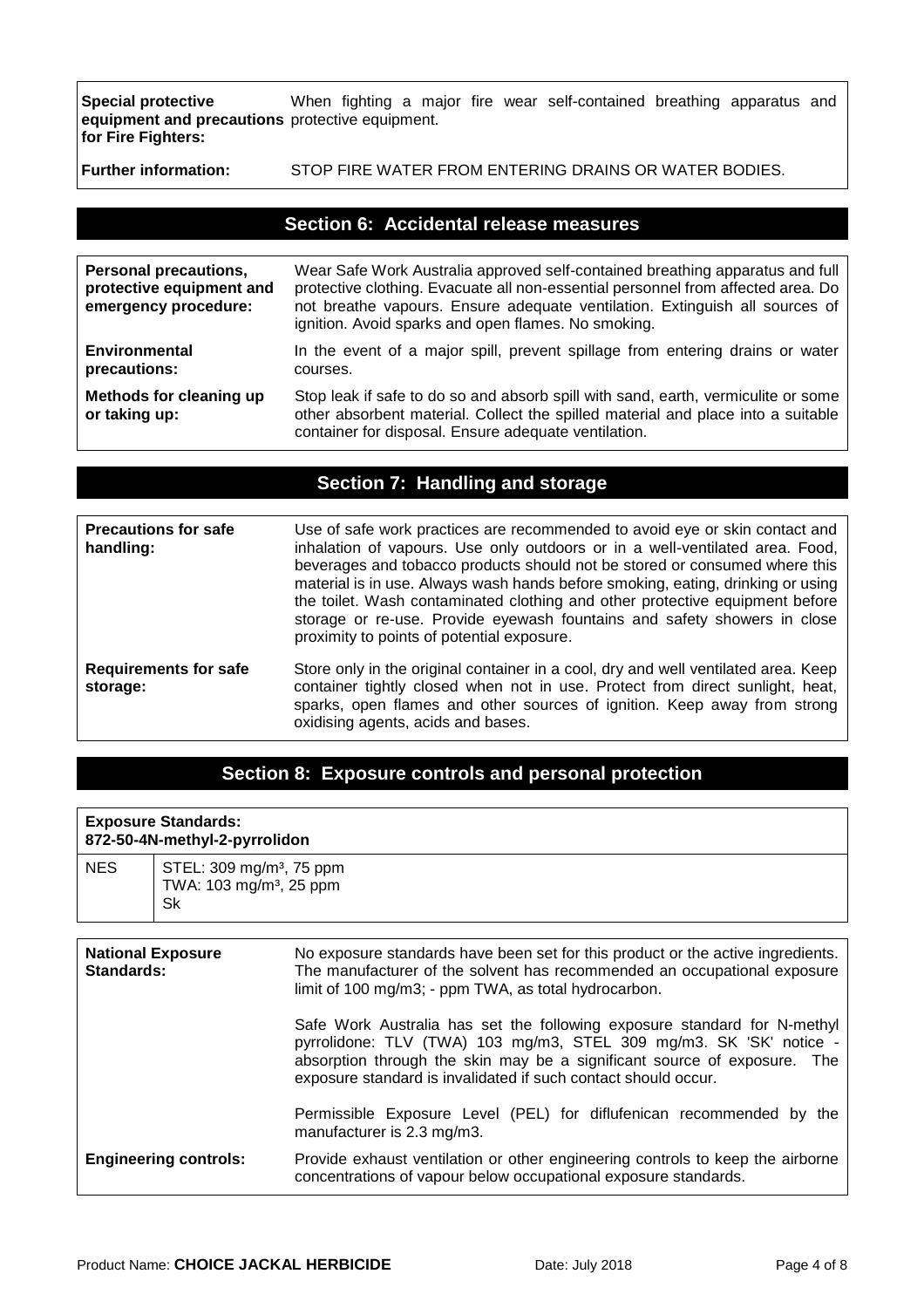| <b>Respiratory protection:</b>           | If use conditions generate vapours or mists use respirator equipped for organic<br>vapours. See Australian Standards AS/NZS 1715 and 1716 for more<br>information.                       |
|------------------------------------------|------------------------------------------------------------------------------------------------------------------------------------------------------------------------------------------|
| <b>Skin protection:</b>                  | Elbow-length PVC or nitrile gloves, cotton overall buttoned to the neck and wrist<br>and washable hat. See Australian Standards AS/NZS 2161, 2210.1 and 2210.2<br>for more information.  |
| Eye and face protection:                 | Safety glasses with top and side shields or goggles. See Australian/New<br>Zealand Standards AS/NZS 1336 and 1337 for more information.                                                  |
| Skin and body protection:                | When preparing and using the product wear cotton overalls buttoned to the neck<br>and wrist and a washable hat, elbow-length PVC gloves and face shield.                                 |
| Hygiene measures:                        | After use and before eating, drinking or smoking, wash hands, arms and face<br>thoroughly with soap and water. After each day's use, wash contaminated<br>clothing and safety equipment. |
| <b>General protective</b><br>measures:   | In normal use and handling conditions please refer to the label and/or leaflet. In<br>all other cases the abovementioned recommendations would apply.                                    |
| <b>Special training</b><br>requirements: | Use only in area provided with appropriate exhaust ventilation.                                                                                                                          |

### **Section 9: Physical and chemical properties**

| Appearance:                          | Clear, light yellow to dark<br>brown liquid                                   | pH:                                                     | 4.2 (at $23^{\circ}$ C – 10% solution)                                 |
|--------------------------------------|-------------------------------------------------------------------------------|---------------------------------------------------------|------------------------------------------------------------------------|
| Odour:                               | Hydrocarbon odour                                                             | <b>Boiling point:</b>                                   | 176-200°C (for solvent)                                                |
| <b>Auto-Ignition</b><br>Temperature: | >200 °C (solvent)                                                             | <b>Explosive Properties:</b>                            | Lower limit: 0.6 Vol %<br>Upper limit: 7 Vol %                         |
| Flash Point:                         | $66^{\circ}$ C                                                                | <b>Specific gravity:</b>                                | 1.15                                                                   |
| Volatile Component: ~60%             |                                                                               | <b>Solubility in water:</b>                             | Forms an emulsion in water                                             |
| Flammability:                        | Combustible liquid C1.                                                        |                                                         |                                                                        |
| Vapour pressure:                     | 0.19 mPa @ 25°C for<br>bromoxynil octanoate;<br>0.00425 mPa for diflufenican. | <b>Partitioning</b><br>coefficient:<br>n-octanol/water: | Kow Log P is 5.4 for<br>bromoxynil octanoate, 4.9<br>for diflufenican. |

# **Section 10: Stability and reactivity**

| <b>Chemical stability:</b>                 | Stable under recommended storage conditions.                                                |
|--------------------------------------------|---------------------------------------------------------------------------------------------|
| <b>Possibility of hazardous reactions:</b> | Keep away from strong oxidising agents, may react violently.                                |
| <b>Conditions to avoid:</b>                | Heat, sparks, open flames and other sources of ignition.                                    |
| Incompatible materials:                    | Acids, bases, strong oxidizing agents.                                                      |
| <b>Hazardous decomposition products:</b>   | Hydrogen bromide, hydrogen cyanide, hydrogen fluoride and<br>oxides of nitrogen and carbon. |

# **Section 11: Toxicological information**

| <b>Toxicity:</b>                                      |                                                                                     |  |
|-------------------------------------------------------|-------------------------------------------------------------------------------------|--|
| <b>Health Effects from likely Routes of Exposure:</b> |                                                                                     |  |
| Inhalation:                                           | Harmful if inhaled. Irritating to respiratory system.                               |  |
| Skin:                                                 | Irritating to skin and mucous membranes. May cause sensitisation by skin<br>contact |  |
| Eye:                                                  | Causes eye irritation.                                                              |  |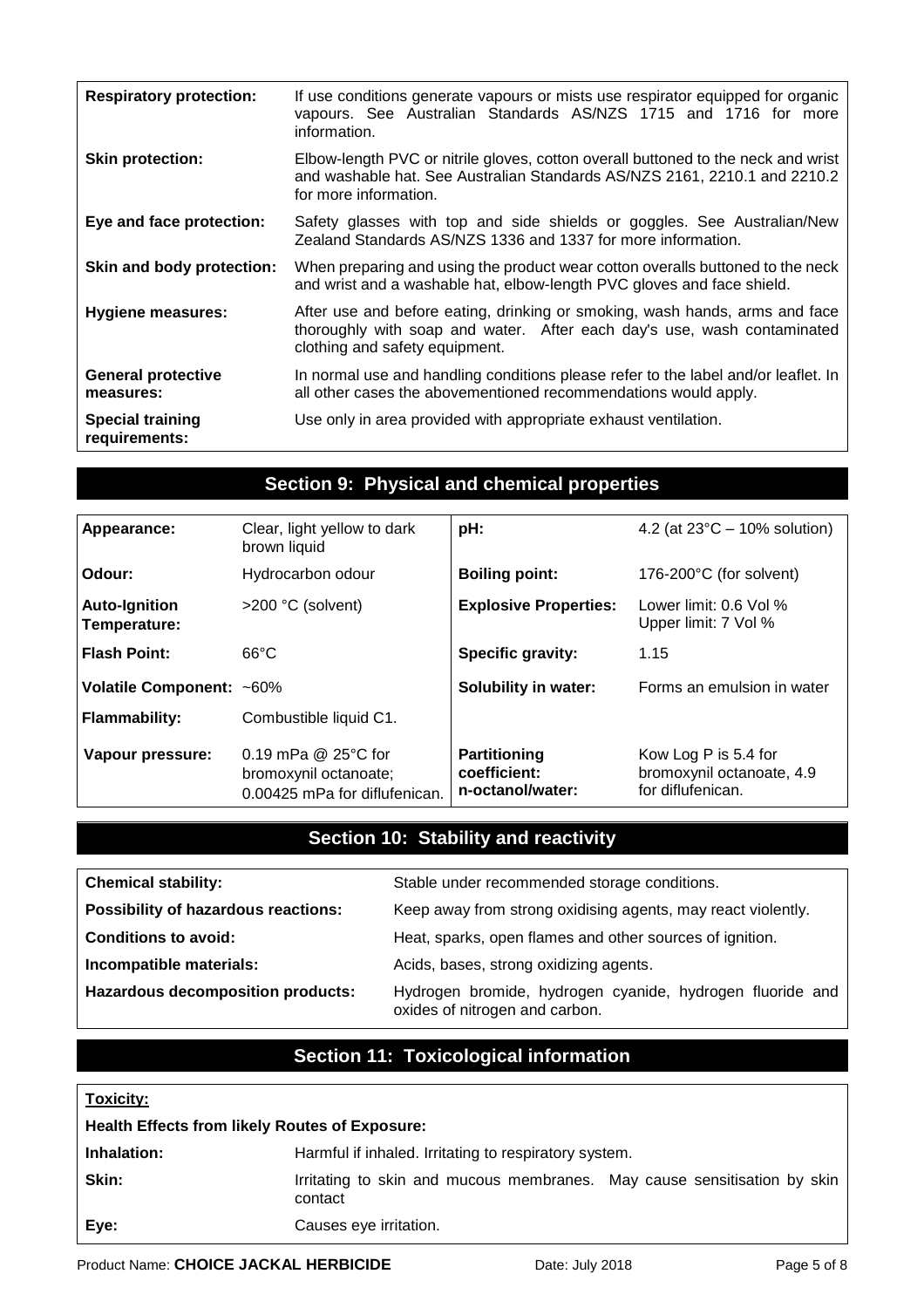| Ingestion:                                                                     | Harmful if swallowed. Possible symptoms of exposure include: headache,<br>nausea, dizziness and weakness.                                                                                                                                                                                                                                                                                                                                                                                                                                  |  |
|--------------------------------------------------------------------------------|--------------------------------------------------------------------------------------------------------------------------------------------------------------------------------------------------------------------------------------------------------------------------------------------------------------------------------------------------------------------------------------------------------------------------------------------------------------------------------------------------------------------------------------------|--|
|                                                                                | If aspirated into the lung, e.g. from vomiting, the presence of solvent may result<br>in chemical pneumonitis or other lung damage.                                                                                                                                                                                                                                                                                                                                                                                                        |  |
| <b>Skin Corrosion / irritation:</b>                                            | Causes skin irritation. Prolonged contact with the concentrate can cause<br>defatting of the skin and may result in dermatitis.                                                                                                                                                                                                                                                                                                                                                                                                            |  |
| <b>Respiratory or skin</b><br>sensitisation:                                   | Sensitisation possible through skin contact.                                                                                                                                                                                                                                                                                                                                                                                                                                                                                               |  |
| <b>Reproductive toxicity:</b>                                                  | May damage fertility or the unborn child. The solvent, N-methyl pyrrolidone<br>(NMP), may cause effects on the cardiovascular and skeletal systems of<br>developing embryos.                                                                                                                                                                                                                                                                                                                                                               |  |
|                                                                                | Bromoxynil octanoate has been assigned R63 on the basis of studies, in rats,<br>rabbits and mice which show reduced ossification and increased incidence of<br>supernumerary ribs at doses (range 5-15 mg/kg/day) which are not toxic<br>The significance of supernumerary ribs as an indicator of<br>maternally.<br>developmental toxicity and extrapolation to other species remain problematical.                                                                                                                                       |  |
| Acute toxicity - oral:                                                         | LD50 (rat) 365 mg/kg for bromoxynil octanoate<br>LD50 (rat) >5000 mg/kg for diflufenican                                                                                                                                                                                                                                                                                                                                                                                                                                                   |  |
| <b>Acute toxicity - dermal:</b>                                                | LD50 (rat) >2000 mg/kg for bromoxynil octanoate<br>LD50 (rat) >2000 mg/kg for diflufenican                                                                                                                                                                                                                                                                                                                                                                                                                                                 |  |
| <b>Acute toxicity - inhalation:</b>                                            | LC50 (rat) (4hr) 0.76 mg/l for bromoxynil octanoate                                                                                                                                                                                                                                                                                                                                                                                                                                                                                        |  |
| <b>Specific Target Organ</b><br><b>Toxicity (STOT) - single</b><br>exposure:   | May cause respiratory irritation.                                                                                                                                                                                                                                                                                                                                                                                                                                                                                                          |  |
| <b>Specific Target Organ</b><br><b>Toxicity (STOT) -</b><br>repeated exposure: | Based on classification principles, the classification criteria are not met.                                                                                                                                                                                                                                                                                                                                                                                                                                                               |  |
| <b>Aspiration hazard:</b>                                                      | May be fatal if swallowed and enters airways.                                                                                                                                                                                                                                                                                                                                                                                                                                                                                              |  |
| <b>Chronic health effects:</b>                                                 | Chronic Overexposure: Weight loss and damage to liver and kidneys may be<br>expected if exposure is excessive.                                                                                                                                                                                                                                                                                                                                                                                                                             |  |
| <b>Existing conditions</b><br>aggravated by exposure:                          | No information available.                                                                                                                                                                                                                                                                                                                                                                                                                                                                                                                  |  |
| <b>Additional toxicological</b><br>information:                                | The Australian Acceptable Daily Intake (ADI) for bromoxynil for a human is 0.003<br>mg/kg/day, set for the public for daily, lifetime exposure. This is based on the<br>NOAEL of 0.3 mg/kg/day, the level determined to show no effects during long<br>term exposure for the most sensitive indicators and the most sensitive species.<br>The Australian Acceptable Daily Intake (ADI) for diflufenican for a human is 0.2<br>mg/kg/day, set for the public for daily, lifetime exposure. This is based on the<br>NOAEL of 16.3 mg/kg/day. |  |

# **Section 12: Ecological information**

| <b>Ecotoxicity:</b>                          |                                                                                                                                                  |  |
|----------------------------------------------|--------------------------------------------------------------------------------------------------------------------------------------------------|--|
| <b>Persistence and</b><br>degradability:     | Not readily biodegradable (bromoxynil and diflufenican)                                                                                          |  |
| <b>Bioaccumulative</b><br>potential:         | Bioconcentration factor (BCF): 230 (bromoxynil) Bioconcentration factor (BCF):<br>1.60 (diflufenican)                                            |  |
| Mobility in soil:                            | DT50 - 1 d (bromoxynil) DT50 - 85.6 - 282 d (diflufenican)                                                                                       |  |
| Known harmful effects on<br>the environment: | Harmful to fish and other aquatic organisms.                                                                                                     |  |
| <b>Other precautions:</b>                    | Do not spray in high winds.<br>Do not contaminate dams, waterways or sewers with this product or the<br>containers which have held this product. |  |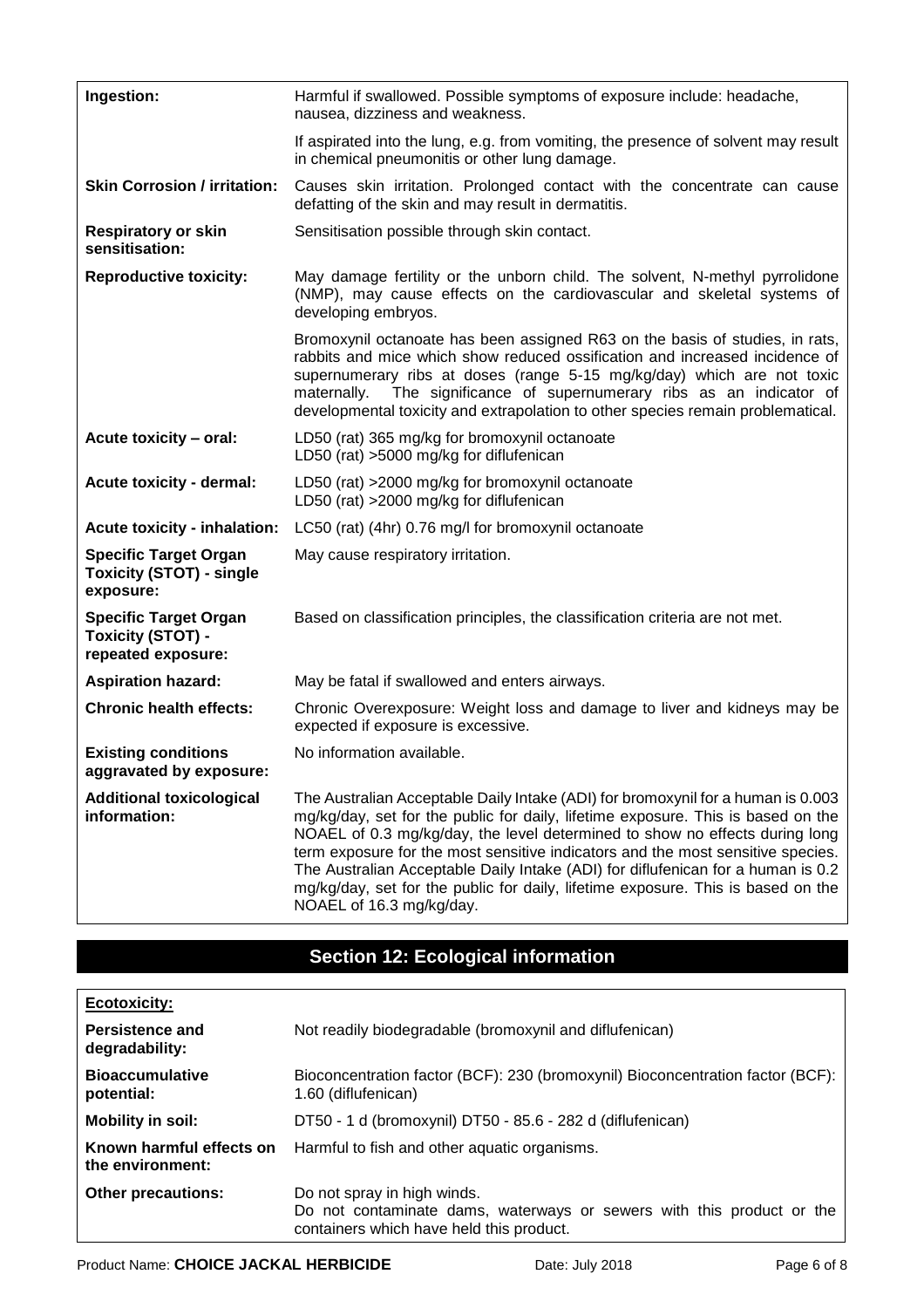| <b>Environmental</b><br>protection:   | Marine pollutant.<br>Spray drift can cause damage, read the label for more information.                                               |  |
|---------------------------------------|---------------------------------------------------------------------------------------------------------------------------------------|--|
| Acute toxicity - fish:                | The following is data for the active ingredient, bromoxynil octanoate. Toxic to<br>fish. LC50 (96hr) for rainbow trout is 0.041 mg/l. |  |
| Acute toxicity - daphnia:             | LC50 (48hr) for daphnia is 0.046 mg/l for bromoxynil octanoate. LC50 (48hr)<br>for daphnia is 0.24 mg/l for diflufenican.             |  |
| Acute toxicity to other<br>organisms: | Bees: Not toxic to bees. LD50 >100 µg/bee.                                                                                            |  |

### **Section 13: Disposal considerations**

| <b>Product Disposal:</b>   | On site disposal of the concentrated product is not acceptable. Ideally, the<br>product should be used for its intended purpose. If there is a need to dispose of<br>the product, approach local authorities who hold periodic collections of<br>unwanted chemicals (ChemClear®).                                                                                                                                                                                                                                                                                                                                                                                                                                                                                                                                                                                                                                                                                                                                                                                                                                                                                                                                                                                                                                                        |
|----------------------------|------------------------------------------------------------------------------------------------------------------------------------------------------------------------------------------------------------------------------------------------------------------------------------------------------------------------------------------------------------------------------------------------------------------------------------------------------------------------------------------------------------------------------------------------------------------------------------------------------------------------------------------------------------------------------------------------------------------------------------------------------------------------------------------------------------------------------------------------------------------------------------------------------------------------------------------------------------------------------------------------------------------------------------------------------------------------------------------------------------------------------------------------------------------------------------------------------------------------------------------------------------------------------------------------------------------------------------------|
| <b>Container Disposal:</b> | Do not use this container for any other purpose. Triple, or preferably, pressure<br>rinse inner bladder or containers before disposal. Add rinsings to the spray tank.<br>If recycling, replace cap and return clean containers to recycler or designated<br>collection point. If not recycling, break, crush or puncture and deliver empty<br>packaging for appropriate disposal at an approved waste management facility.<br>If an approved waste management facility is not available, bury the empty<br>packaging 500mm below the surface in a disposal pit specifically marked and<br>set up for this purpose clear of waterways, desirable vegetation and tree roots,<br>in compliance with relevant local, state or territory government regulations.<br>DO NOT burn empty containers or product. drumMUSTER is the national<br>program for the collection and recycling of empty, cleaned, non-returnable crop<br>production and on-farm animal health chemical containers. If the label on your<br>container carries the drumMUSTER symbol, triple rinse the container, ring your<br>local Council, and offer the container for collection in the program.<br>Returnable containers: empty contents fully into application equipment. Replace<br>cap, close all valves and return to the point of supply for refill or storage. |

### **Section 14: Transport information**

| <b>Transport information:</b> | It is good practice not to transport agricultural chemical products with food, food<br>related materials and animal feedstuffs.                                                                                             |
|-------------------------------|-----------------------------------------------------------------------------------------------------------------------------------------------------------------------------------------------------------------------------|
|                               | Considered non-dangerous for road and rail transport (in packaging, including<br>IBCs not greater than 3000L each) by the Australian Code for the Transport of<br>Dangerous Goods by Road and Rail. Ref: ADG7; SP No. AU01. |

For bulk shipments as Class 9, use UN 3082, HazChem code 2Z. 3082.

| <b>SEA TRANSPORT: IMDG</b> |         |                       |                                                    |
|----------------------------|---------|-----------------------|----------------------------------------------------|
| <b>Hazard class:</b>       |         | Packing group:        | Ш                                                  |
| <b>ID</b> number:          | UN 3082 | Proper shipping name: | <b>Environmentally Hazardous</b>                   |
| <b>Marine pollutant:</b>   | YES.    |                       | Substance, Liquid, N.O.S.<br>(contains Bromoxynil) |

# **Section 15: Regulatory information**

| <b>Poisons Schedule (SUSMP):</b> | 6                                                                                                                                    |
|----------------------------------|--------------------------------------------------------------------------------------------------------------------------------------|
| Packaging and labelling:         | <b>POISON</b><br>KEEP OUT OF REACH OF CHILDREN<br>READ SAFETY DIRECTION BEFORE OPENING OR USING                                      |
| <b>Hazard category:</b>          | Toxic, irritant                                                                                                                      |
| Other information:               | This product is registered with the Australian Pesticides and Veterinary<br>Medicines Authority (APVMA). APVMA product number: 84401 |

 $\mathsf{r}$